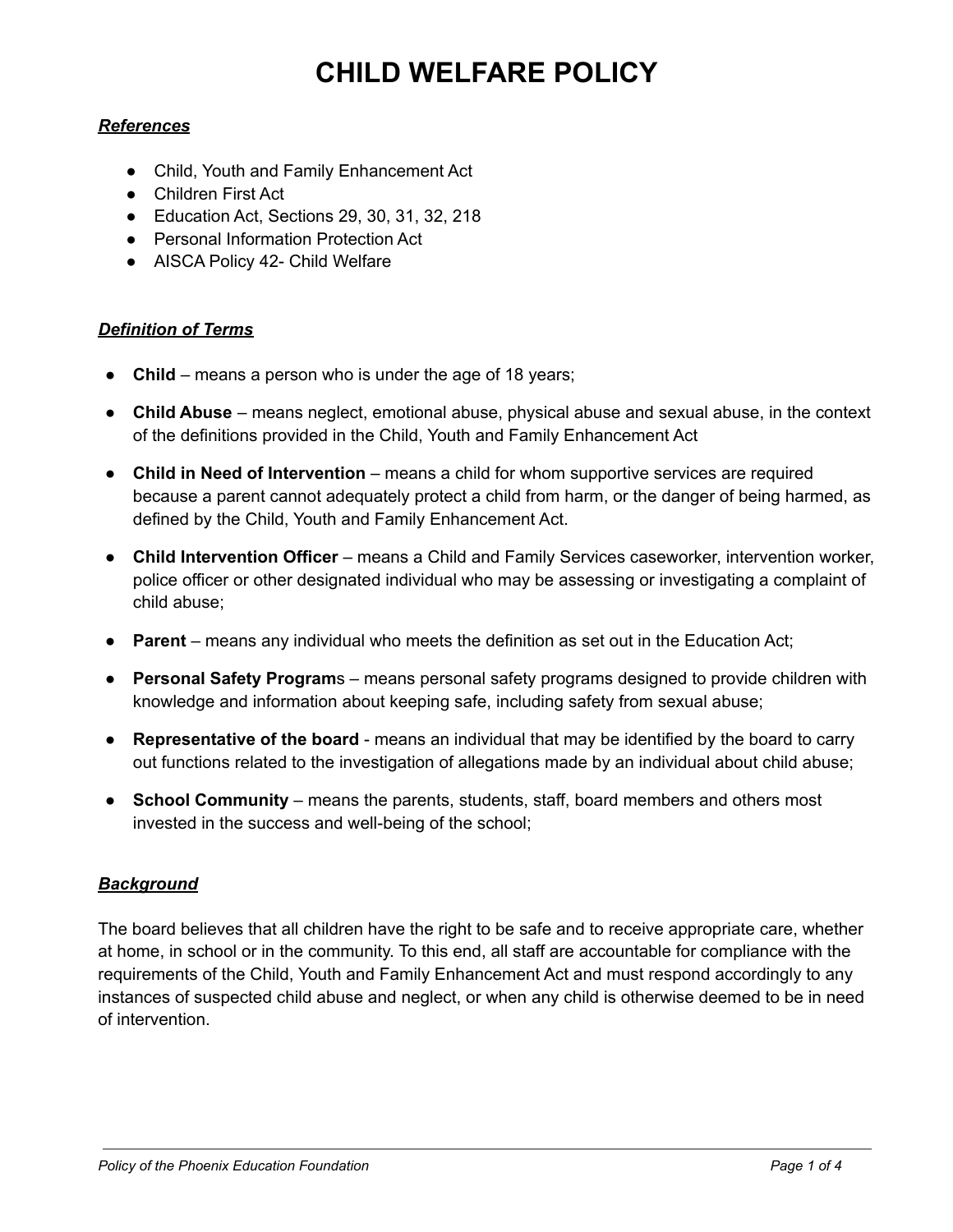#### *Requirements*

- 1. Principals and staff members and parents may work together to identify and provide for the in-school delivery of child-focused personal safety programs;
- 2. Principals shall be responsible for ensuring all school staff are aware of their legal obligations to report suspected cases of abuse and neglect to the appropriate authorities, in accordance with the Child, Youth and Family Enhancement Act;
	- a. The Child Abuse Hotline can be reached anytime at 1-800-387-KIDS (5347). Alternately, those making reports can call the Child and Family Services Intake Lines at the nearest Children's Services office, the local police force or, in the event the situation is considered an emergency, an individual can call 911.
	- b. The Child, Youth and Family Enhancement Act prescribes penalties for those who fail to report suspected cases; it also provides protection against a person reporting unless the reporting is deemed to have been done maliciously or without reasonable and probable grounds for the belief.
- 3. Notwithstanding a staff member's obligation to report suspected instances of child abuse or neglect, there may also be times when a child chooses to disclose information about child abuse or neglect. On these occasions, the staff member hearing the disclosure should:
	- a. Listen and allow the child to tell what happened in their own words;
	- b. Remain calm and neutral and avoid showing any reaction that might cause the child to believe the abuse or neglect was their fault;
	- c. Support and acknowledge the child's feelings; reassuring them that telling a trusted adult was the right thing for them to do and letting them know that contact will be made with someone who can help;
	- d. As soon as possible following disclosure, record what the child heard/saw in his or her own words and make a report to the nearest area Child and Family Services Office;
	- e. Record the date and time of the call, along with the name and position of the child intervention worker who accepts the report; and
	- f. Maintain the record in a confidential file, separate from the student record.
- 4. School staff members making reports related to suspected child abuse or neglect shall keep such reports confidential and shall provide such information only to those who need to know in order to help protect the safety and welfare of the child;
	- a. When a staff member has made or is making such a report, then the principal and Head of School are deemed a person "who needs to know."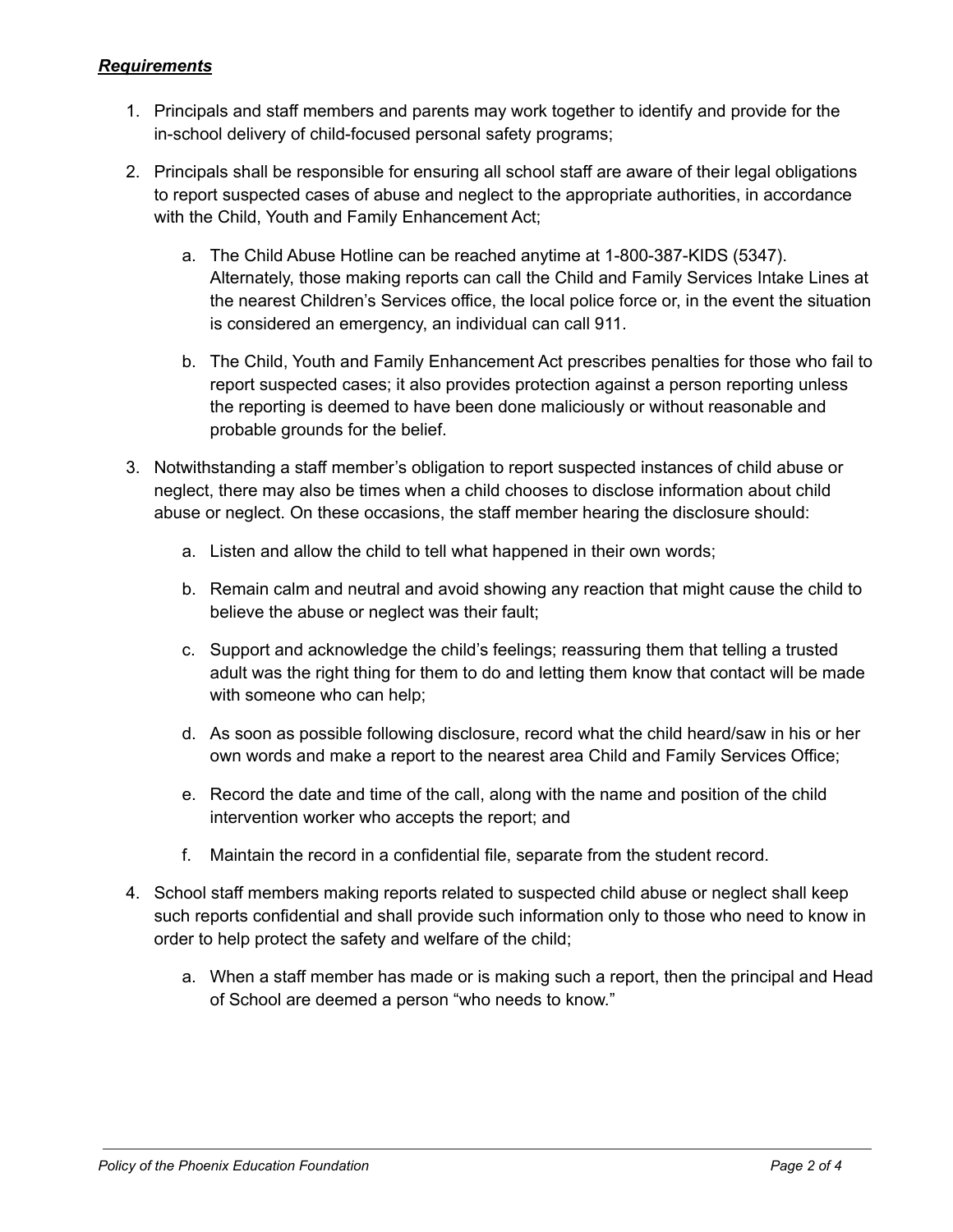- 5. An investigation for child intervention services is the responsibility of Child and Family Services, who may, if appropriate, be supported by the police. Children's Services is responsible for:
	- a. Determining whether the child is in need of intervention services;
	- b. Contacting the police if a criminal investigation is required; and
	- c. Coordinating a response with other agencies, if necessary.
- 6. Following an initial assessment by a child intervention officer, the case may proceed to an investigation and there may then be circumstances in which the case worker or intervention officer seeks to interview a child in the school building. Should this occur:
	- a. The principal may ask the intervention officer or case worker to present identification and to provide the reasons for conducting the interview on school property;
	- b. The case worker may advise that they wish, in the interests of confidentiality, to meet alone with the child; or
	- c. The case worker and school personnel shall determine together the appropriateness of having a school representative present during the interview; or
	- d. The child may request that a staff member be present and, if so, the principal shall comply with the request.
- 7. It is the responsibility of the Children's Services case worker and/or the child intervention officer to determine when to notify the parent about any steps or outcomes associated with the investigation;
	- a. School personnel shall not assume this responsibility.
- 8. School personnel directly involved may expect follow-up communication from Child and Family Services that provides relevant information, determined on a "need to know" basis, about the disposition of the investigation;
	- a. Following the investigation, the staff member, principal, and any other identified school personnel should, with input from the Children's Services caseworker, meet to discuss any ongoing steps that might be taken to ensure the provision of necessary supports and services for the child.
- 9. Notwithstanding procedures  $1 7$  above, and recognizing that the Child, Youth and Family Enhancement Act does not address such situations, it is nevertheless possible that allegations of child abuse may be made against teachers, principals or other school personnel;
	- a. Where an allegation of child abuse involves a teacher or other employee, and whether the report originates in the school or elsewhere, the principal must be informed and the principal shall take whatever investigative, reporting and employment actions may be necessary in the short term to ensure student safety and school security;